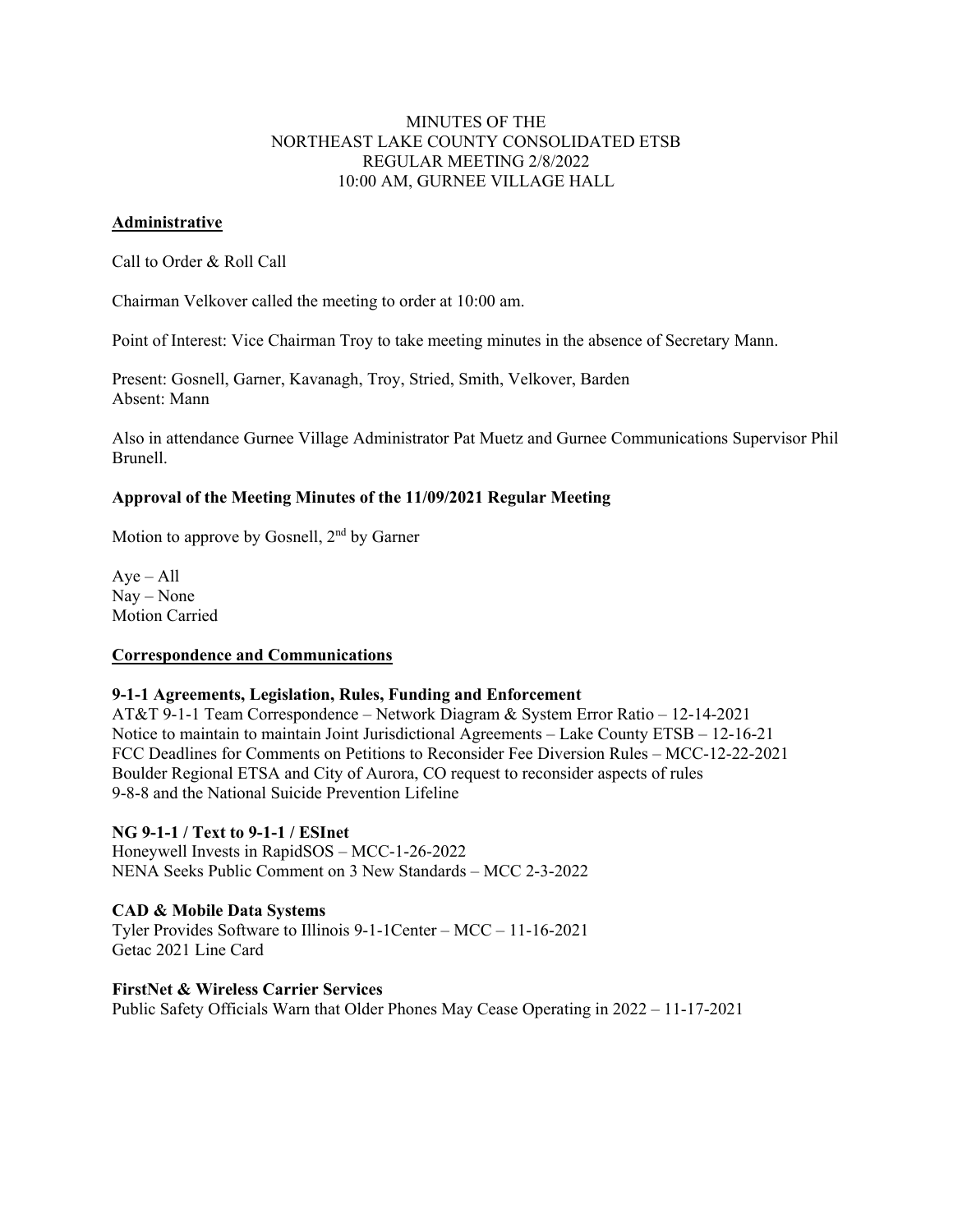# **Reports**

### **Treasurer Report**

Period Ending 1-31-22

Gosnell explained revenues of \$602,783.59. Expenditures were \$312,352.86. Fund balance is \$2,259,947.57.

Motion to approve as presented by Smith,  $2<sup>nd</sup>$  by Garner.

 $Aye - All$ Nay – None Motion Carried

### **Communication Statistics**

2021 Annual Totals November 2021 December 2021 January 2022

Brunell explained that we experienced roughly 112,000 CAD entries. Fire Departments have hit their highest level of calls and appear to be climbing. Police CAD entries have dropped off slightly.

# **9-1-1 Answering Equipment / Trunks / MSAG**

9-1-1 Network Costs – AT&T / Illinois State Police No billing amount changes noted

### **Statewide 9-1-1 Administrator's Office**

Velkover noted the AT&T NG9-1-1 project plan is approved and is in motion. He also noted that \$5M is available for consolidation grants and \$8.7M is available for NG911 expenses. He indicated the Administrators Update 9-1-1 Advisory Board meeting mostly parallels info from the monthly regional calls.

Chairman Velkover also discussed the Application filing for the 9-1-1 System Consolidation Grant program. He said although we are now several years into the consolidation, funds may still be available for expenses we incurred shortly after the consolidation. He added that Jodi Luka, Gurnee Fire Department Management Analyst prepared an application for a grant for \$49,882.31. It is Velkover's understanding that although we are a little bit down on the list; it is possible we will receive funding for previous expenses due to the consolidation.

### **Emergency Medical Dispatch (EMD)**

Supervisor Brunell proudly announced that the Gurnee Communications Center has achieved Accreditation for Excellence in regards to their emergency medical dispatching. This was a two year project headed up by Shift Leader Wendy Mann. Gurnee is the 8<sup>th</sup> center in The State of Illinois to achieve this mark. Approximately 300 centers in the world have received accreditation. Gurnee will be sending staff to Nashville, TN to receive the award.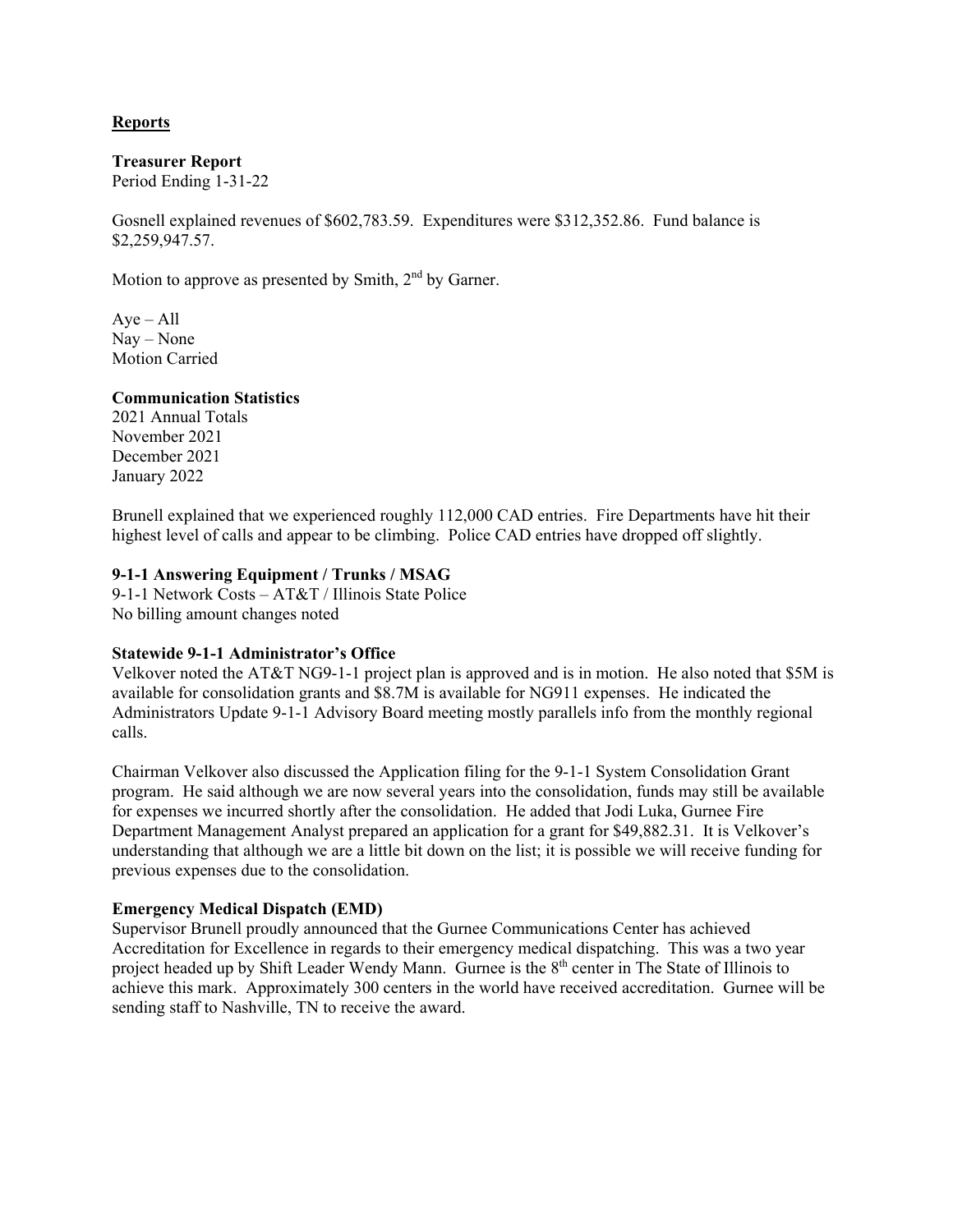## **Joint CAD System & Regional Consolidation Planning Efforts**

It was mentioned that we are now getting our first look at the IGA for the Lake County CAD project which was issued on 1-20-22. More to come in the future.

Chairman Velkover indicated that Chief Lewis was previously a member of the Policy Committee. Since he departed the Board, this position was in need of replacement. Seeing as how Chief Stried was his replacement, Velkover asked if he would be willing to assume the roll. Chief Stried accepted.

### **Radio Systems**

BC Troy indicated that moving the receive site from Beach Park Fire Station 1 to 34<sup>th</sup> and Gabriel was a success. Although this is not a primary receive site in the system, it strongly enhances portable radio talkin coverage in SE Zion as well as the Sheridan Road corridor in Beach Park. He further indicated this will continue to be monitored as time goes on. This was a small expense using mostly equipment already owned and using a City of Zion owned tower.

Chairman Velkover discussed the proposal to upgrade the Console and Core upgrade. This enhancement would utilize the direct IP connection to the Downers Grove Starcom21 core. This enhancement will allow our center to record up to 25 talk groups continuously. Additional hardware upgrades were necessary due to aging equipment. Work for this project will be a joint effort between Motorola and Chicago Communications. This item to come up under proposed budget / expenditures later in the meeting.

### **Facilities**

It was mentioned that Gurnee Police Support Services Director Petersen was overseeing a preventative effort on maintenance procedures with good results.

### **9-1-1 Fees and Expenditures**

Chairman Velkover thanked Director Gosnell and Supervisor Brunell for preparing the Illinois 9-1-1 Annual Financial Report Filing. It is noted that this takes a fair amount of effort.

### **State of Illinois NG 9-1-1 Project**

Velkover advised that the first transitions of ESInet will occur in June 2022 and Gurnee is presently number 21 on the list. He further indicated Intrado Viper, our equipment solution, is certified with specific supported versions. Proposals for upgrading our system version are pending.

### **Business Items**

### **Consideration of Reimbursement Requests**

# **Reimbursement Request 2022-03 – Village of Gurnee-11-1-2021 – 1-31-22 - \$66,103.59**

Gosnell highlighted items in this request for generator maintenance, GETAC tablets for MDT usage as well as wireless routers and antennas.

Motion to approve by Barden, 2<sup>nd</sup> by Stried.

Roll call vote: Aye – Smith, Gosnell, Troy, Barden, Stried, Kavanagh, Garner Nay – None Motion Carried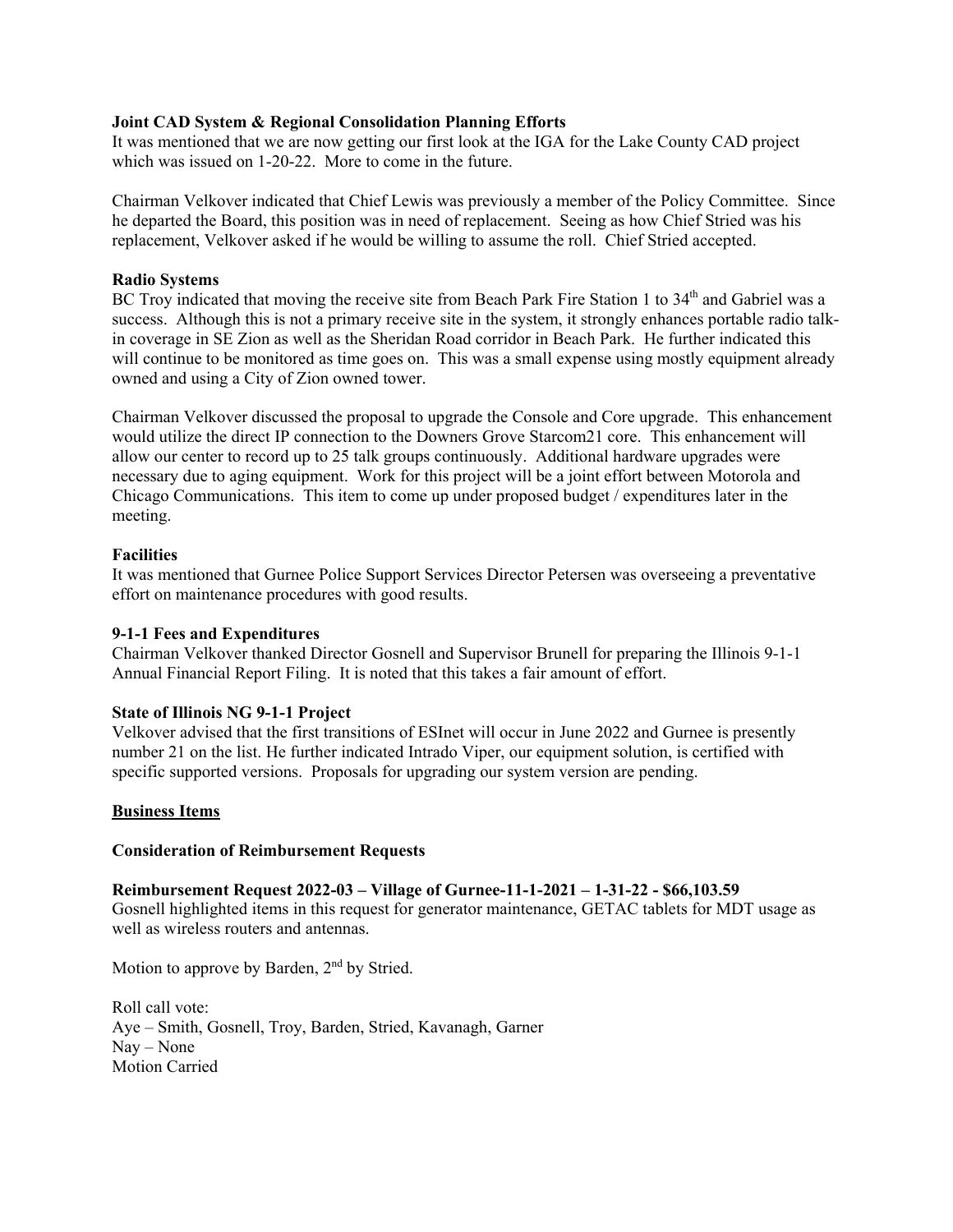# **Personnel Reimbursement Request – Village of Gurnee – 11-11-2021 – 2-3-2022 - \$22,323.50**

Gosnell stated that this covers the dispatcher position that was filled later in 2021 as previously approved by this board. These are the costs thus far for said individual.

Motion to approve by Stried, 2<sup>nd</sup> by Kavanagh.

Roll call vote: Aye – Garner, Kavanagh, Barden, Stried, Troy, Gosnell, Smith Nay – None Motion Carried

### **Consideration of Expenditures / Invoice / Bills**

Getac Service Quote – RFID Retro with barcode - \$2,312.00 Central Square – PSSI Response CAD ProQa Paramount EMD Maintenance - \$3,869.78

Motion to approve by Barden, 2<sup>nd</sup> by Troy

Roll call vote: Aye – Smith, Gosnell, Barden, Stried, Troy, Kavanagh, Garner Nay – None Motion Carried

# **Consideration of Service Agreements**

1 Year Service Agreement – Chicago Communications – Fire VHF System Fixed Equipment - \$8,100.00 1 Year Service Agreement – Chicago Communications – GPD 800 Conventional Fixed Equipment - \$7125.00 1 Year Service Agreement – XYBIX – Console Furniture - \$1,750.00

Velkover indicated that these maintenance contracts are necessary for afterhours emergency work. Brunell indicated the furniture agreement is for the desks that can raise and lower in the center and often need repair due to heavy use. Velkover also identified the GPD expense is to maintain the back-up radio system in the event of failure.

Motion to approve by Barden, 2<sup>nd</sup> by Gosnell

Roll call vote: Aye – Smith, Gosnell, Barden, Stried, Troy, Kavanagh, Garner Nay – None Motion Carried